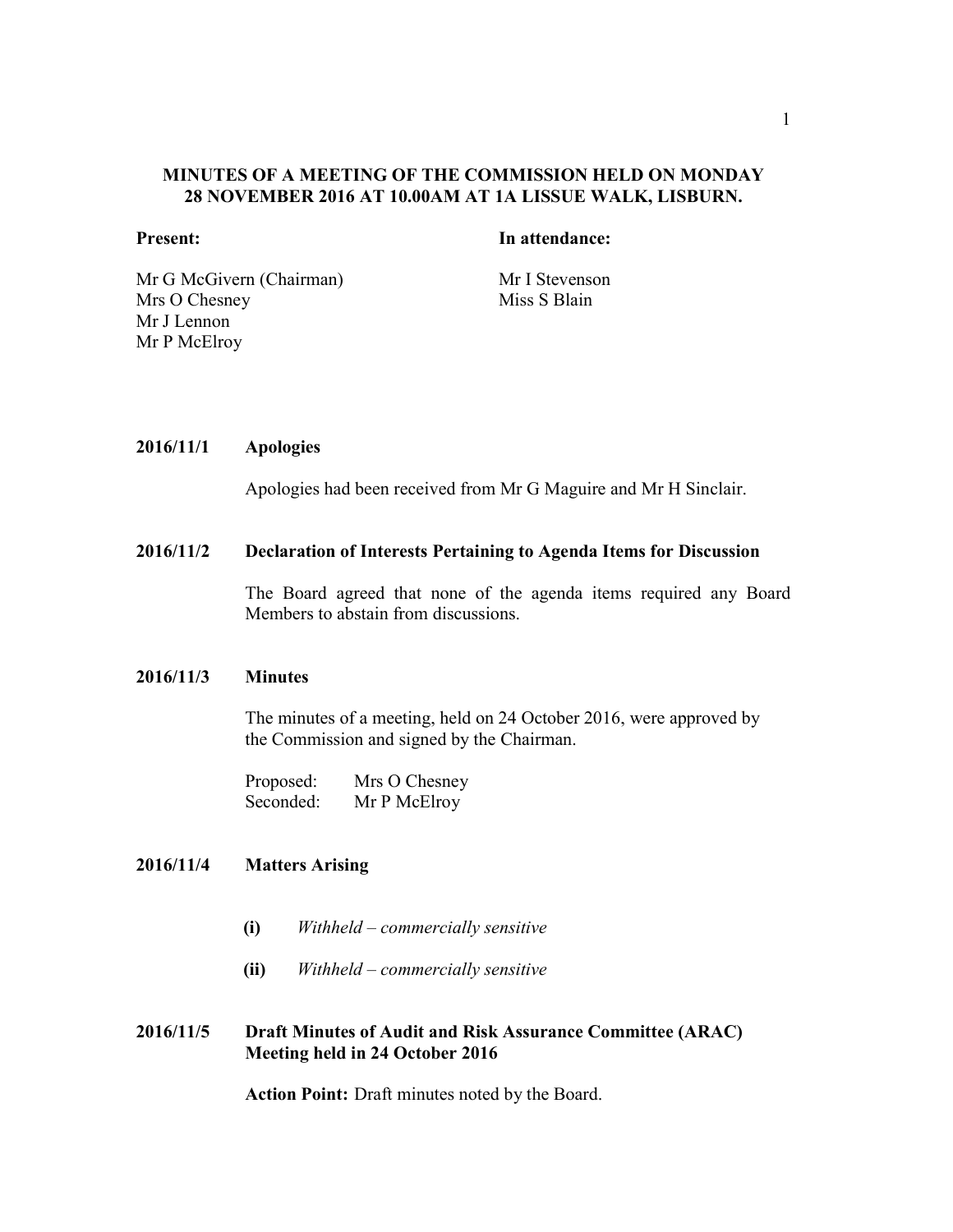# 2016/11/6 Correspondence: Consideration of letter from UFU re Supply Chain Tours

The Chief Executive advised that a meeting had been arranged between LMC, UFU and NIMEA to discuss the matter.

Action Point: The Board agreed that it would be useful to arrange visits to meat plants for LMC stakeholders.

# 2016/11/7 Chairman's Report

The Chairman reported on meetings he had attended since the last Board Meeting.

- NI Assembly Agriculture, Environment and Rural Affairs Committee (AERA Committee) – 27 October 2016 The Chairman made a 10 minute presentation and a Q&A session followed. LMC has also provided further information requested at the meeting.
- Danske Bank /Farming Life Awards 27 October 2016
- World Meat Congress 7-9 November 2016 Over 700 delegates attended; felt it was a very useful conference. The Chief Executive had provided Board members with a comprehensive report on the conference.
- Progressive Beef Event 17 November 2016 Excellent event, good speakers and LMC's role acknowledged a number of times.
- School Cookery Demonstration-St Paul's 23 November 2016 Very good interaction with pupils, messages and 2 meals cooked.

Action Point: The Chairman encouraged other Board members to attend a school cookery demonstration. The DAERA Minister has also expressed an interest in attending a demonstration.

## 2016/11/8 Chief Executive's Report

The Chief Executive had provided a written report in the Board papers for the meeting.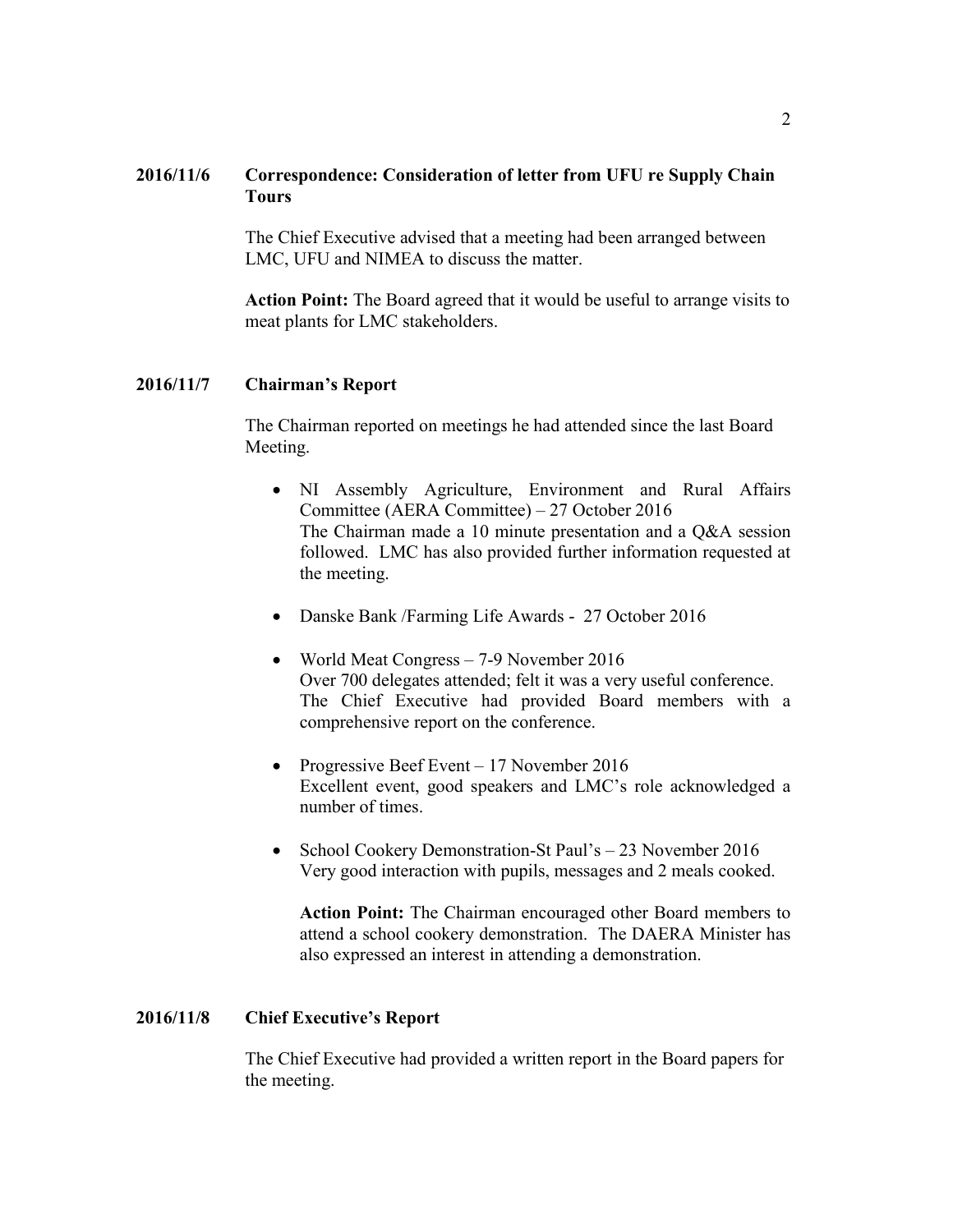## (i) AERA Committee

The Chief Executive had circulated a copy of the Hansard report on the briefing by LMC to the AERA Committee.

(ii) *Withheld – commercially sensitive*

*The Economist joined the meeting at 11.25am*

## (iii) UFU Request re Quotes and Prices Paid

The Board discussed the UFU request.

Action Point: The Board agreed to email a weekly update to the email list as a pilot and consider referring to 'base' quotes in texts and the Bulletin.

*The Economist left the meeting at 11.40am.*

(iv) *Withheld – commercially sensitive*

#### (v) Philippines Inspectors Visit – November 2016

LMC had co-funded this inward visit and there was good initial feedback about what the inspectors had seen.

# 2016/11/9 Preparation for LMC 'Brexit' meeting with stakeholders on 7 December 2016

The Board discussed the format and who should be invited to attend.

LMC's aim is to bring the views of the red meat sector together and present an agreed position to the DAERA minister.

Action Point: The Board agreed to invite representatives from NIMEA, UFU and NIAPA.

LMC will be represented by the Chairman, Chief Executive and Industry Development Manager. All Board members are welcome.

NIFDA had already indicated it had no one available to attend but had forwarded a discussion paper for the meeting.

Action Point: LMC will circulate an agreed document to all attendees after the meeting on 7 December 2016.